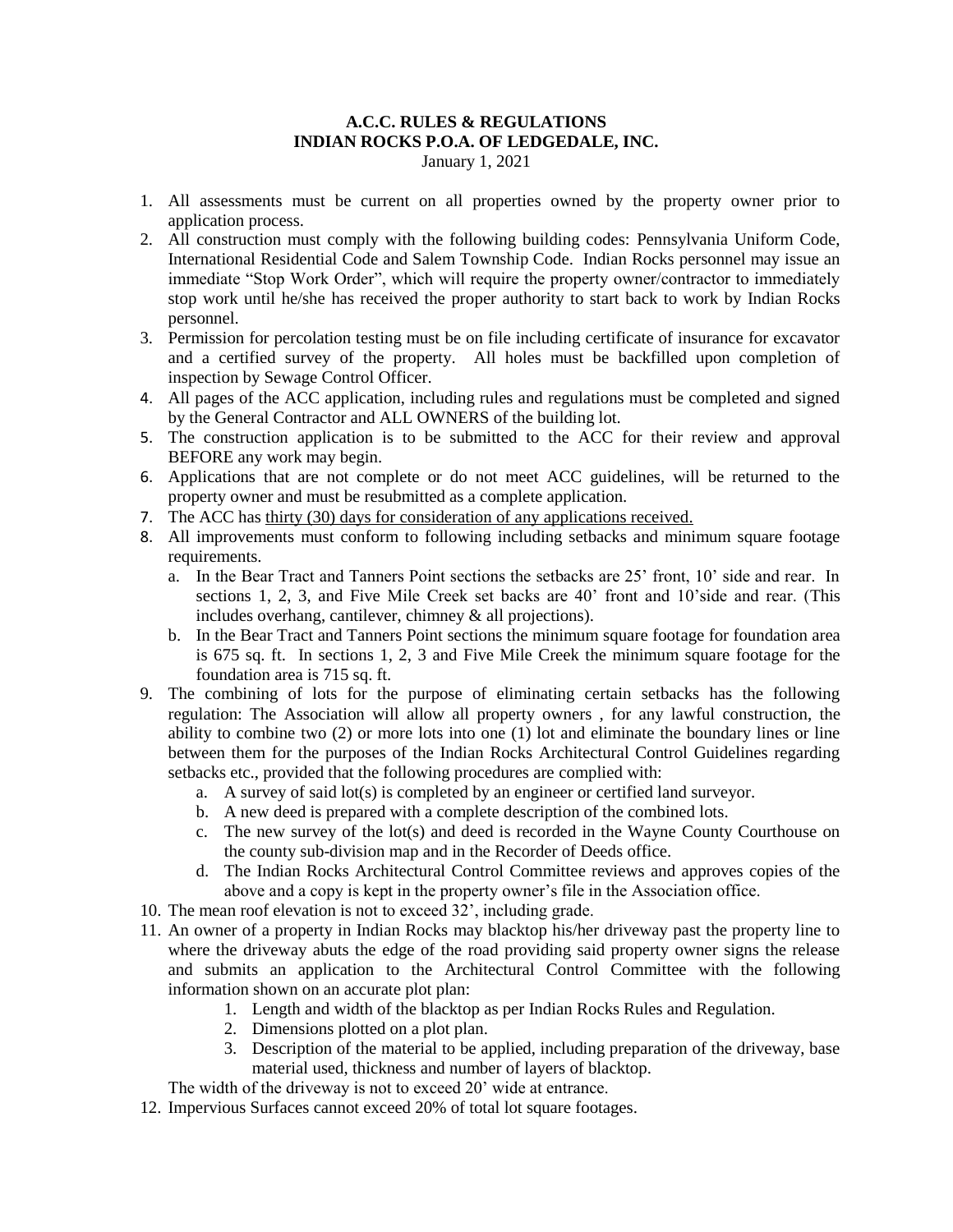- 13. Major additions, new homes or modifications will require a storm water engineering assessment. Additional cost may be incurred depending upon the engineering report.
- 14. A permit is valid for 12 months for new house construction and is to commence ASAP and be completed within 12 months from the date of approval for a new house or addition and 6 months for exterior maintenance. Permit for a garage is for six months. If not completed in allotted time, the property owner shall notify the office by mail or in person that an extension will be required. An extension can be granted for an additional period of not more than 6 months from the last day of the previously approved contract. (New construction only). Only one extension will be granted for exterior maintenance, additions or garages. The ACC reserves the right to charge for any additional extensions.
- **15. Site preparation plans (including septic system) and new home construction applications must be submitted together and will not be approved separately.**
- 16. Construction The cost of each six-month extension will be \$500.00, but there must not be any deviation from the original contracted plans. (New houses only)
- 17. The following are required for an application to be approved:
	- a. Fees: Stick Built/Pre-Manufactured is \$2500.00
	- b. Addition (house) \$1000.00
	- c. Garage \$150.00 (under 200 sq. ft.) \$900 (200 sq. ft. and over). Garage or sheds cannot be built on separate lots (see No. 9).
	- d. A copy of the Salem Twp. Sewage Permit, Percolation Site Investigation results and design of the septic system by a certified engineer.
	- e. A copy of a Salem Twp. Building permit.
	- f. A plan for preventing soil erosion and sedimentation, including a landscaping plan.
	- g. A storm water management plan.
	- h. Application for Tree Removal:
		- 1. A signed written request is submitted to the Association Office.
		- 2. All trees to be cut must be marked with colored paint or ribbon.
		- 3. Indian Rocks personnel will inspect and approve all trees to be cut.
		- 4. A telephone call or written message will be sent from the office as to the decision of the Indian Rocks personnel of approval or rejection of the request. Clear cutting is not allowed.
	- i. A certificate of insurance.
	- j. A check in the amount of the applicable fee payable to IRPOA for permits.
	- k. A plot plan, drawn by a licensed engineer/surveyor drawn to scale and signed by the engineer/surveyor and the owner showing the exact location and measurements of the following:
		- 1. House, driveway, deck, steps, garage, and any cross drains.
		- 2. All side, rear and front setbacks.
		- 3. Septic tank(s) and drain field: Edge and sides of the field to be a minimum of 10' from the edge of the property line. Side slopes to be a minimum 2:1 slope  $&$  entire bed & support is within property line.
		- 4. Show the existing and proposed contour of the property.
		- 5. Any landscaping included in the plans, with designated locations of plantings. Future landscaping after the house is completed requires exterior changes permit approved by the A.C.C.
	- l. A complete set of house plans showing the following specifications:
		- 1. ALL elevations showing height and foundation wall to each floor and to roof ridge/ peak.
		- 2. All proposed exterior (earth tone shades of brown) colors e.g. siding, doors, trim, windows, casings, gutters, shutters and foundation paint, if applicable. Submit a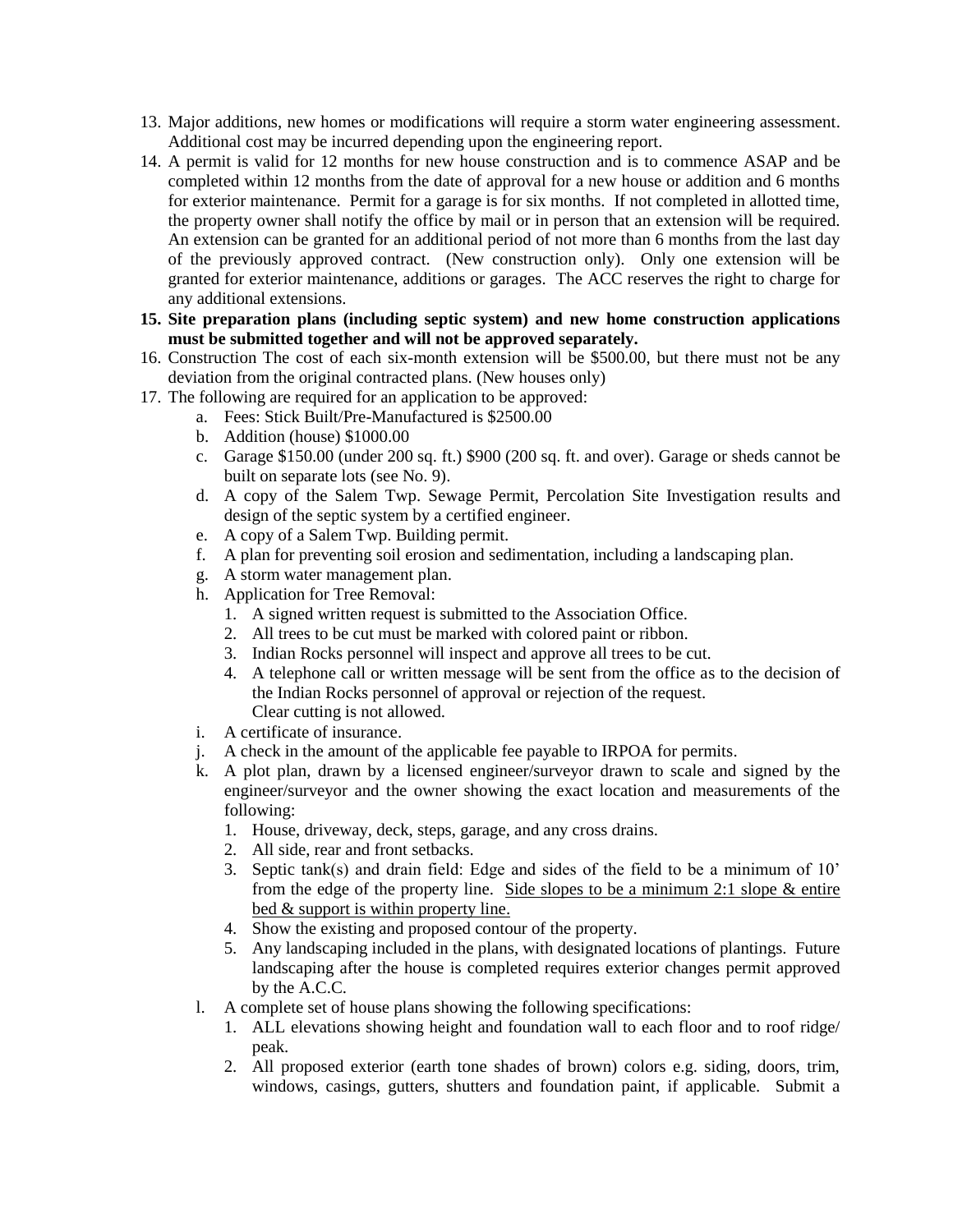sample of the shingle and paint color on siding. Doors, trim and shutters can be painted muted shades of red and green.

3. Roofs: shingle or metal can be green or earth tone shades of brown.

Site Preparation Approval:

Stake out and mark, with red or orange ribbon, the proposed location of the following:

House with front, back and side setbacks Driveways Water lines Septic tanks and drain field Flag all trees that are to be removed Storage sheds or other freestanding structures All drainage pipes, such as down spout leaders to swales and drainage culverts. Survey stakes are to be placed by a registered surveyor. No estimated location. Underground electric service must be directed to the house without deviation. Any deviation must be approved.

Septic System Location:

Stake out and mark the location of the bed and drainage field. All septic mounds shall be located at the rear or sides of the property. If the only location deemed suitable for the drain field location is at the front of the property, Indian Rocks must have a statement from the Sewage Enforcement Officer of Salem Township.

- 18. Indian Rocks will evaluate the need for a culvert pipe under driveways.
- 19. Only tanks used for heating are permitted. In-ground tanks DEP/Industry guidelines must be submitted with application. Check with the office. Guidelines follow:
	- a. Location an inconspicuous location in the rear of the house.
	- b. Shield preferred method is shrubbery, substantial enough to conceal the entire tank. Alternate method – small lattice around all sides, or approved enclosure attached in ground posts and stained earth tone brown or left natural. Indicate on plans (diagram) method to be used.
- 20. Satellite dishes are allowed with the following requirements: they need to be installed in an inconspicuous location on the house, preferably in the back.
- 21. Indian Rocks will not permit any member to install an outdoor wood-burning furnace on their property.
- 22. No fence of any type shall be installed on any lot without the written permission of the ACC.
- 23. Hot tubs must be located on the plans. See current Rules and Regulations. In ground and above ground pools are NOT ALLOWED.
- 24. Contractors must use main entrance and obtain passes for all vehicles.
- 25. Contractor passes are required for all contractors' vehicles.
- 26. A builder's sign may be displayed but cannot be larger than 4' x 4' and must be removed after completion of project.
- 27. Working hours for homeowners are from  $7:30$  am  $-8$  pm  $7$  days a week. No heavy machinery may be used on Sundays or holidays.
- 28. All debris from construction site must be removed in a timely manner from the job site. This can be accomplished by way of a dumpster or truck/trailer set-up to haul debris away. Regardless of method, job site must be cleaned by the end of each work week. The construction site must be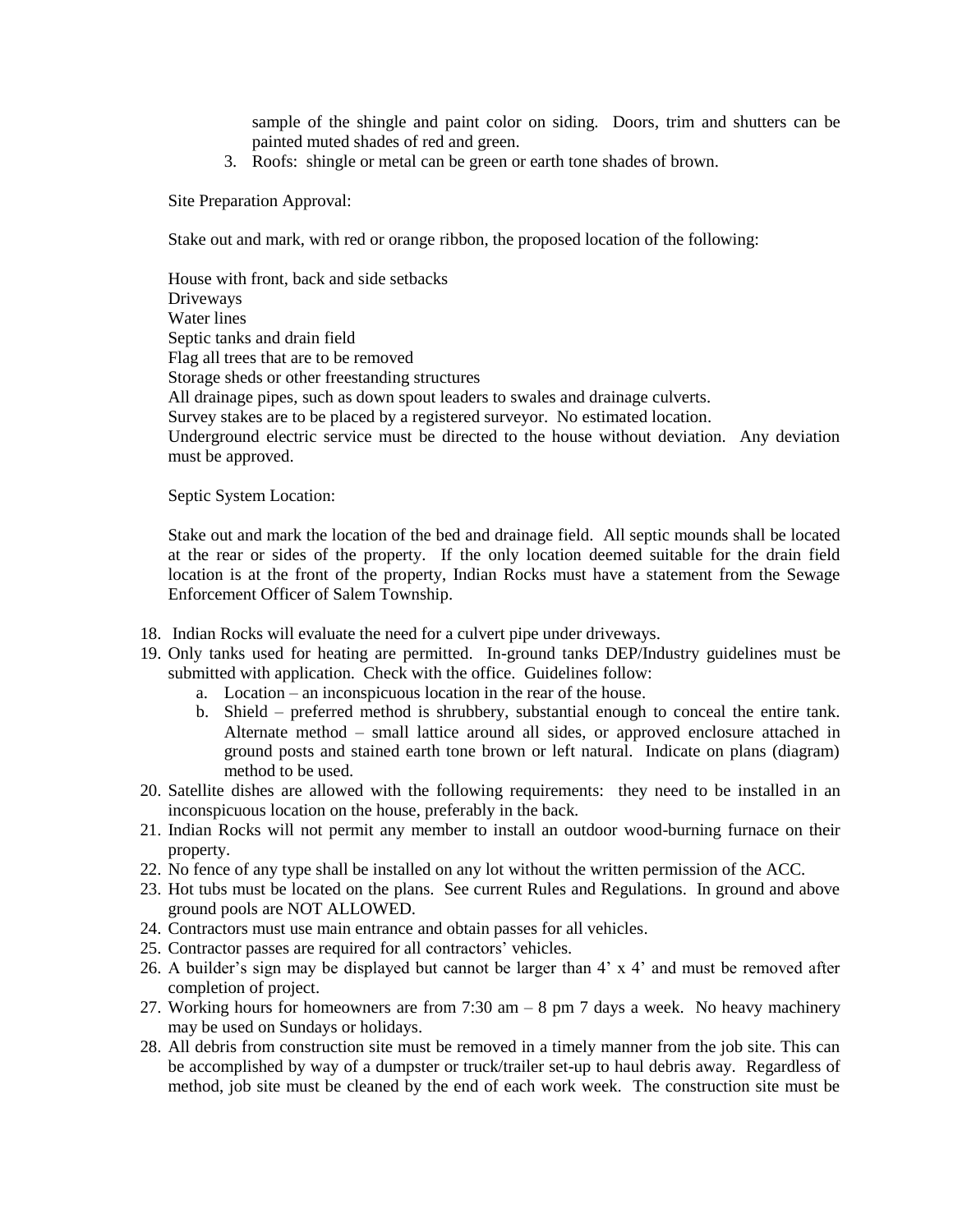free from debris, construction material, etc. within ten (10) days from the end of the construction and before occupancy permit is issued.

29. Any homeowner doing work that affects drainage will be required to sign a waiver.

# **A.C.C. Guidelines for Tree Removal**

- 1. All trees over 3 inches in diameter will require a permit to be removed.
- 2. Only trees that are dead, diseased, infested with insects or within 10 feet of an existing house, garage or addition (or proposed construction of same) will be considered for removal.
- 3. A tree removal application must be submitted with the reason for the removal requested and all trees must be marked for inspection.
- 4. The Architectural Control Committee will approve or deny the tree removal application.
- 5. If approved a permit will be issued and must be displayed on the property.
- 6. If a property owner wants remove more than three trees, the application must be approved by at least one ACC member. If less than three trees are to be removed, an Indian Rocks staff member may make the determination. The ACC will review all approved tree removal applications. If there are repeated tree removal applications for the same property, the ACC will visit the site to determine whether removal is appropriate
- 7. If a property owner has ACC approval to remove a tree or trees, but with the stipulation that one or more trees must be planted in place of the removed trees, those trees must be a minimum of four feet tall and be surrounded with protective fencing.

## **A.C.C. Guidelines for Protective Fencing**

- 1. Materials: Fence posts shall be thin metal or wooden, green, black or brown posts securely anchored and a maximum of 2" x 2" in size or no more than 2  $\frac{1}{2}$ " in diameter. The fence screening material shall be green, black or brown in color. Only approved fencing material that is intended for the purpose of protecting vegetation from animals may be used for fencing such as netting, vinyl or plastic coated wire. (Sample to be submitted with A.C.C. application.) Gates must be made of same materials as fencing and posts. **Wood, chain link, chicken wire or other bare metal fencing materials shall not be used.**
- 2. Location: No fencing shall be allowed in front yards other that around individual trees or flowerbeds. Any large fenced in area must be on the side or back of the house and shall not exceed 300 square feet per lot.
- 3. Height: A fence shall not exceed 6 feet in height at any point.
- 4. Boundaries: All fencing shall be at least 10 feet from any street or adjacent property line except individually wrapped trees or plants. Excluding front yards.
- 5. A decorative type of split rail fence is permitted, at corners of the property, limited to 2 corner pieces, and is to consist of 2 sections with ends joined together with one post and the other ends in the ground. This is not to be considered fencing or as an enclosure of the property. Also, sections of split rail fence, 2 or 3 sections, can be used in conjunction with decorative items such as flower beds or shrubbery plantings but cannot be all encompassing of the total property. An application to the Architectural Control Committee is required with detailed plans to be approved at a regular A.C.C. meeting.
- 6. Pet fencing is allowed with the following requirements:
	- a. Must be attached to house (3-sided) with a minimum height of three feet.
	- b. Fence posts shall be thin metal or wooden, green, black or brown posts securely anchored and a maximum of 2" x 2" in size or no more than 2 ½ " in diameter. Must be in rear or side of house.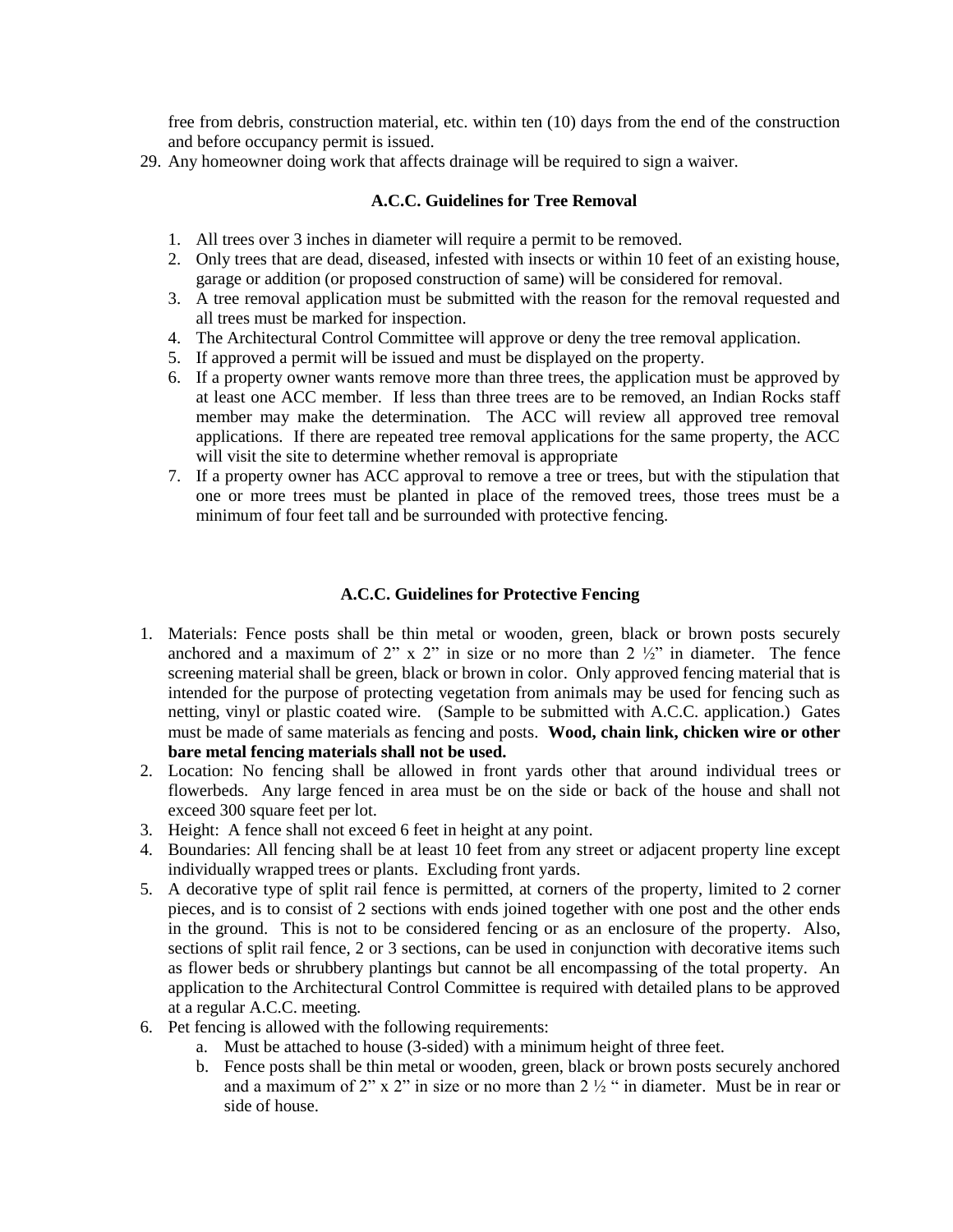- c. Fencing material shall be plastic or vinyl coated chain link or wire.
- d. Pet shelters are allowed following ACC structural guidelines (color, material, etc.), size not to exceed 12 sq. ft. and 3 ft. in height.

## **Raised Planters/Greenhouses**

- **1.** Must be constructed of wood, natural, painted/stained brown.
- **2.** Elevated on "legs" a minimum of 12".
- **3.** A maximum size of 48 sq. ft. per property.
- **4.** Placed in the rear or side of the property.
- **5.** Maximum of 6 ft. high to top of fencing.
- **6.** Fencing must meet all ACC requirements.
- **7.** Greenhouses will be permitted if all ACC guidelines are met
	- a. Not to exceed 100 sq. ft.
	- b. Maximum height is 10 ft.
	- c. Must be of wood construction.
	- d. Must meet ACC color requirements.
	- e. Greenhouse windows must be made of a clear material (glass, acrylic, polycarbonate, etc.), not translucent but clear without tint or color.

### **Alternative Energy**

Any alternative energy plans (e.g. solar panels) require a site plan as well as a township permit and must be approved by the ACC. If tree removal is necessary, the ACC may require trees to be planted elsewhere on the property to replace those that were removed.

#### **Temporary Structures**

Any collapsible canopy or gazebo used for shade will be permitted. It must be securely fastened to a deck or patio. Structure must comply with all ACC regulations and an ACC permit is required yearly.

Permission may be granted by the Association office to allow the use of temporary structures for a special event not to exceed 72 hours. Structures may not be used for overnight lodging.

#### **Property Structure Limit**

Properties with an existing home are limited to 3 additional structures. The square footage of the footprint of all structures combined may not exceed 20% of the total square footage of the property, as per ACC impervious surface guidelines. In addition to the 20% limitation requirement, all other ACC rules apply. An additional structure can be, but is not limited to a garage, shed, gazebo, greenhouse, carport or a permanently installed play set. The maximum length or width of a proposed deck or patio must be attached to the existing dwelling to be considered part of the dwelling.

# **FINES FOR VIOLATING RULES AND REGULATIONS**

- $\checkmark$  No application filed and/or approved; \$200.00
- $\checkmark$  A change in the location of the structure, garage (if detached) or driveway; \$500.00. (In addition to the fined, if the change violates the AC guidelines, the homeowner will be required to re-locate the improvement to meet the AC requirements)
- $\checkmark$  Additional or change in location of garage doors; \$200.00